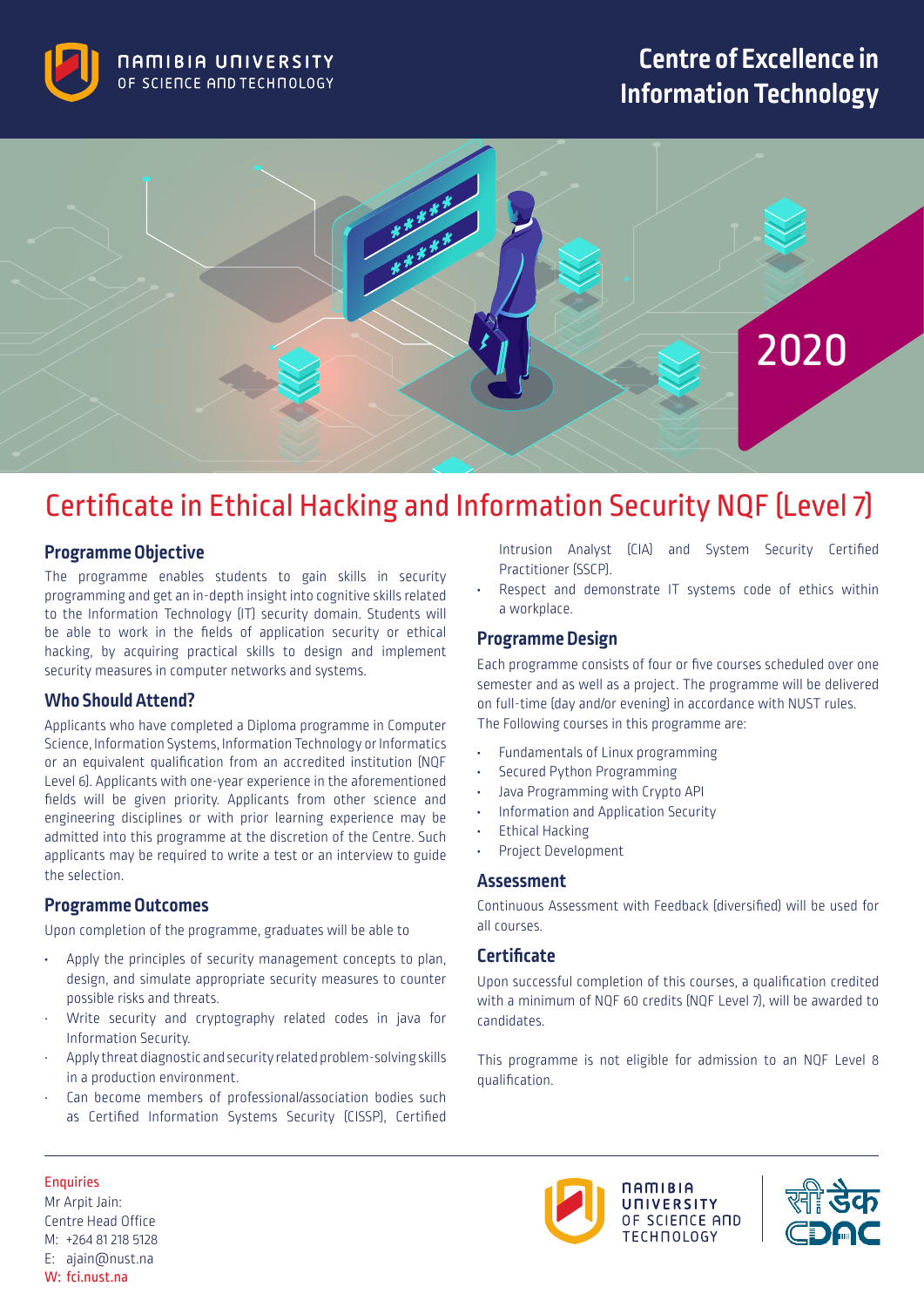

## **Centre of Excellence in Information Technology**



# Certificate in Advanced Web Technologies NQF (Level 7)

## **Programme Objective**

This programme is aimed at providing an understanding of emerging approaches in web technologies. It further aims to enable students to implement web applications and prepare them to stay abreast with the ever-changing face of technology in a growing industry.

### **Who Should Attend?**

Applicants who have completed a Diploma programme in Computer Science, Information Systems, Information Technology or Informatics or an equivalent qualification from an accredited institution (NQF Level 6). Applicants with one-year experience in the aforementioned fields will be given priority. Applicants from other science and engineering disciplines or with prior learning experience may be admitted into this programme at the discretion of the Centre. Such applicants may be required to write a test or an interview to guide the selection.

## **Programme Outcomes**

Upon completion of the programme, graduates will be able to

- Demonstrate understanding the principles of web development concepts used in plan, design, and develop Web applications.
- Develop in-depth knowledge of advanced Web technologies and related programming concepts.
- Select appropriate tools and methods to design and build dynamic Web applications.
- Demonstrate knowledge in architecting both front end and backend components of a Web application.
- Apply advanced web development principles and related problem-solving skills in a production environment.

Can work as Web Developer / Web Designer / IT Support Staff and demonstrate IT systems code of ethics within a workplace.

### **Programme Design**

Each programme consists of four or five courses scheduled over one semester and as well as a project. The programme will be delivered on full-time (day and/or evening) in accordance with NUST rules. The Following courses in this programme are:

- **•** Computer & Programming Concepts
- **•** Web Programming I (HTML,CSS, AJAX)
- **•** Database Concepts
- **•** Web Programming II (PHP, JavaScript)
- **•** JavaScript based Web Technologies
- **•** Project Development

#### **Assessment**

Continuous Assessment with Feedback (diversified) will be used for all courses.

## **Certificate**

Upon successful completion of this courses, a qualification credited with a minimum of NQF 60 credits (NQF Level 7), will be awarded to candidates

This programme is not eligible for admission to an NQF Level 8 qualification.



Mr Arpit Jain: Centre Head Office M: +264 81 218 5128 E: ajain@nust.na W: www. nust.na